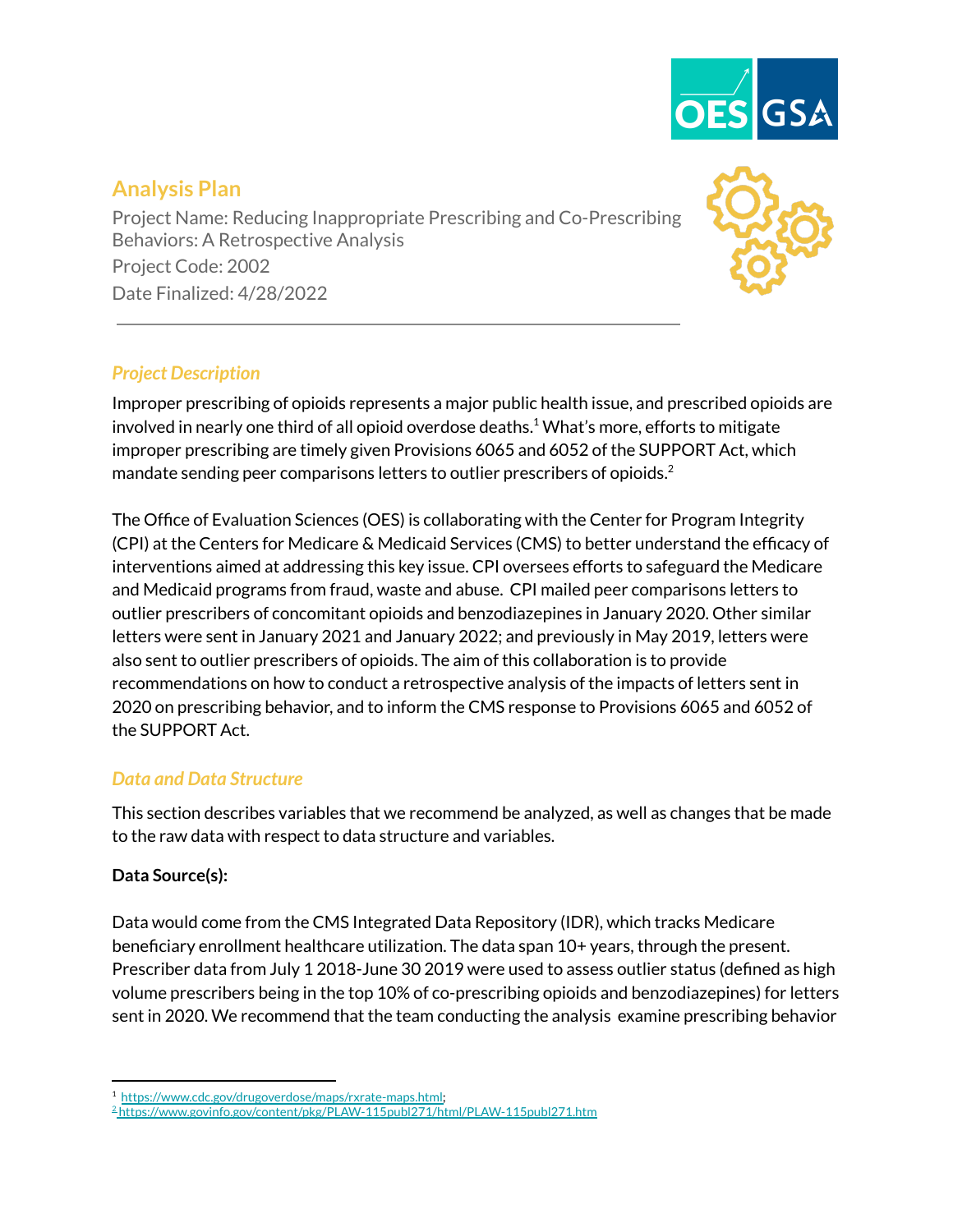prior to letters being mailed, and focus on outcomes beginning one day after the letters were mailed through to 1 year, using baseline data from the prior year as controls.

Key variables to be included would be drawn from the Medicare Part D Prescription Drug Event (PDE) data. These variables are used in the SAS code which extracts data from the IDR (see Appendix for details).

## **Outcome Variables to Be Analyzed:**

The primary outcomes of interest are:

- 1. The **total MME (defined as average daily MME x days of co-prescriptions) among patients co-prescribed opioids and benzodiazepines** for the January 2020 letters and
- 2. The **percent of beneficiaries with overlapping prescriptions**.

Details on how these values are calculated in the IDR are available from the Department of Health & Human Services Office of Inspector General "Toolkit: Using Data Analysis To Calculate Opioid Levels and Identify Patients At Risk of Misuse or Overdose," available [here.](https://oig.hhs.gov/oei/reports/oei-02-17-00560.pdf)

## **Transformations of Variables:**

We recommend computing total MME for each patient by summing the MME on each of the patient's opioid fills. In order to obtain MME levels per prescriber in our final prescriber-month level dataset, we recommend obtaining the average MME prescribed per month. MME is calculated by multiplying the milligrams of the active ingredient in the fill by a morphine equivalency conversion factor.

#### **Imported Variables:**

**Opioids and benzodiazepines:** In order to obtain the list of specific opioids and benzodiazepines used by prescribers in the PDE, we suggest referring to the subset of NDC codes that CMS initially used to classify prescribers as eligible or not for the letters. This same list may identify which drug codes will be relevant when measuring outcomes.

**Outlier prescribers:** There are 689 prescribers in the population who received a peer comparison letter. $3$  The prescribers who were sent letters in 2020 were the top 10 percent of co-prescribers according to the average Morphine Milligram Equivalent (MME) per day of opioids prescribed to Medicare beneficiaries. The prescribers were selected from those who prescribed an opioid along with a benzodiazepine for at least 30 consecutive days to five or more Medicare patients in the last 12 months in their specialty and/or state. A detailed methodology of how the outlier group was selected is described in in CMS's "Methodology for Comparative Analysis: Co-Prescribing Patterns for Benzodiazepines with Opioids and Average Morphine Milligram Equivalents (MME),"

 $^3$  An additional 406 prescribers received letters in January 2021 (of this sample, 218 also received similar letters in 2020). 322 prescribers received letters in January 2022.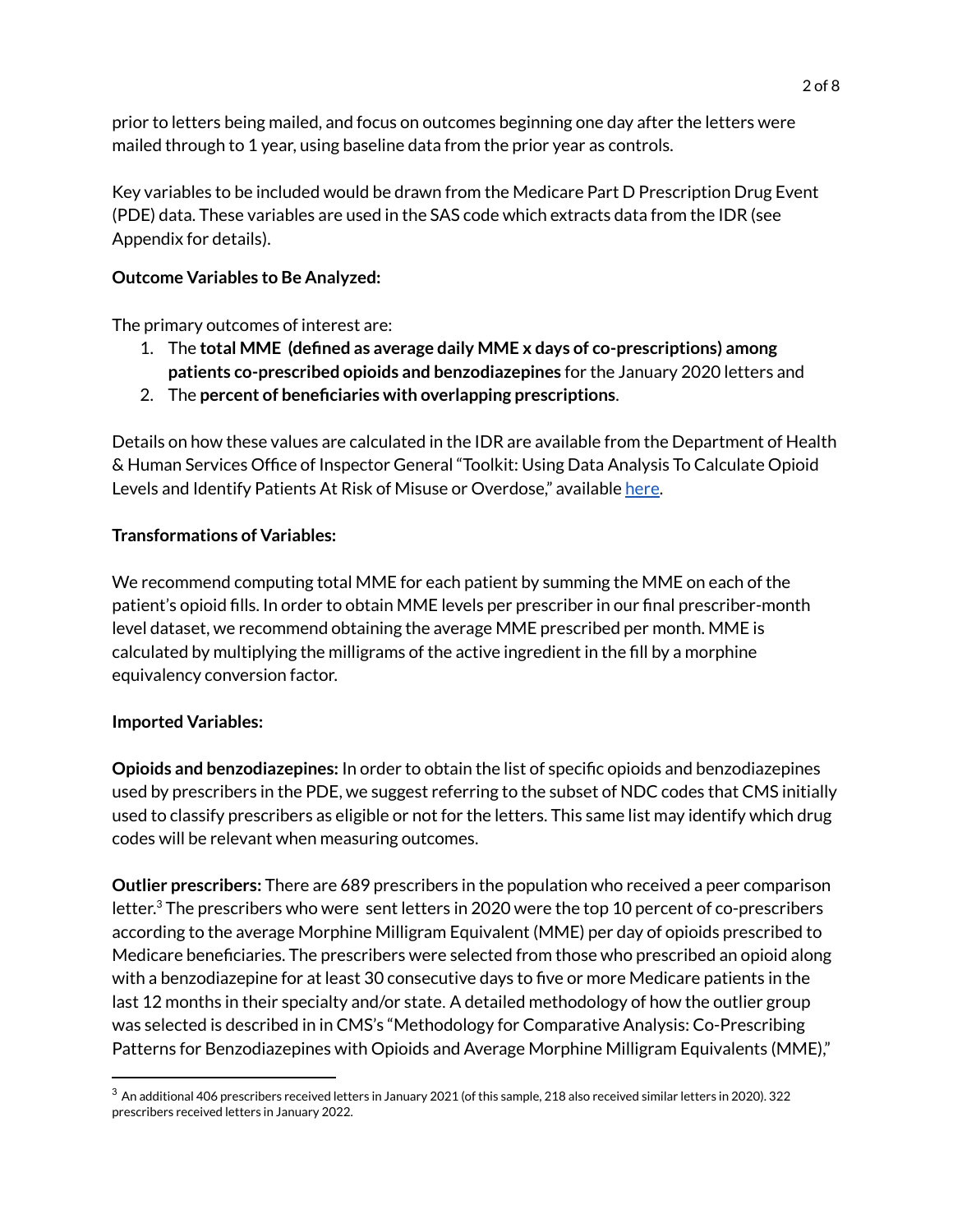available [here.](https://www.cms.gov/files/document/methodology-comparison.pdf) There is a natural control population of prescribers between the 80th and 90th percentile of MME per day and percent of overlapping prescriptions according to baseline prescribing behavior. These prescribers did not receive a letter and are identified in the IDR by CPI.

We do not anticipate requiring other imported variables or data.

## **Transformations of Data Structure:**

We recommend that the analysis be conducted at the prescriber-month level such that the final dataset will have one observation per prescriber per month. Datasets provided for different time periods will be merged using prescriber NPI as the unique identifier.

## **Data Exclusion:**

No observations should be excluded from the analysis.

## **Treatment of Missing Data:**

Because the IDR data were used to identify the outlier prescribers who would receive the letters, we can be confident that baseline data are complete -- the IDR includes all prescribing reported by Medicare Advantage plans and stand alone Prescription Drug Plans to CMS.

In the event that a prescriber does not show up in the post-treatment data, this will imply that the prescriber changed specialty or state, stopped seeing Medicare patients, retired, or died. For these prescribers, we recommend inputting zeroes for missing years because we assume the true value is zero if the prescriber stopped prescribing. As such, this treatment effect will also capture the effect of prescribers exiting the market.

## *Descriptive Statistics, Tables, & Graphs*

We recommend that a line graph with the primary outcome on the y axis and the month on the  $x$ axis, with lines delineating treatment and control, serve as the key figure. The figure included below from a prior collaboration between OES and CMS on the effects of letters sent to potential inappropriate prescribers of quetiapine serves as an example. $^4$ 

<sup>&</sup>lt;sup>4</sup> Office of Evaluation Sciences. "Reducing [Overprescribing](https://oes.gsa.gov/projects/quetiapine-prescribing/) in Medicare Part D." 2018.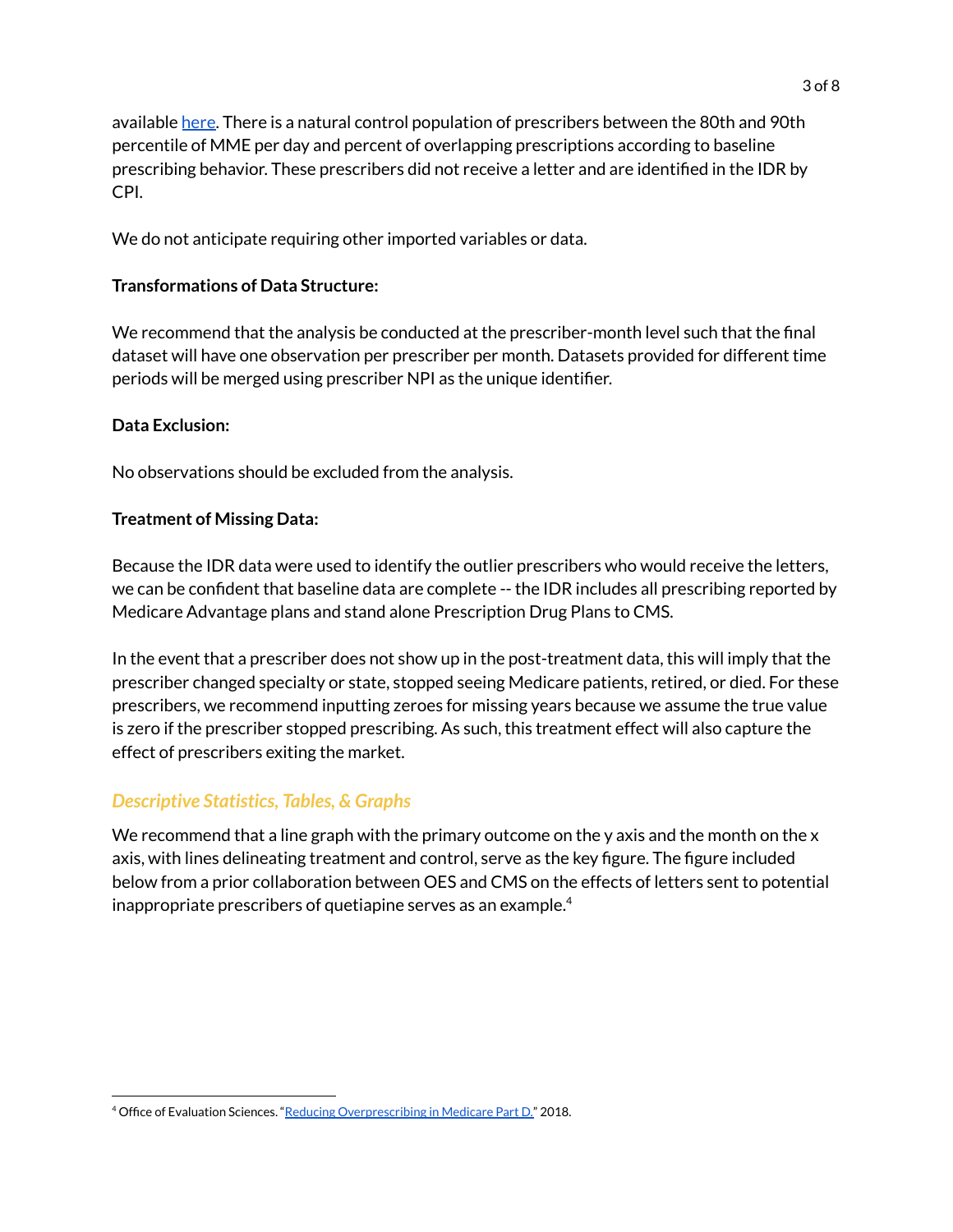

We recommend also including two tables in the analysis:

- 1. The first table would report pre-treatment prescriber characteristics (baseline values of our primary outcomes, prescriber specialty, and prescriber demographic characteristics as available, as shown in the Table 1 above) by whether or not the prescriber received a letter.
- 2. The second table would report the effects of the letter on our primary outcomes.
- 3. An additional Appendix table may report any treatment effects on secondary outcomes (since this would be an exploratory analysis).

## *Statistical Models & Hypothesis Tests*

This section describes the statistical models and hypothesis tests that we recommend to make up the analysis — including any follow-ups on effects in the main statistical model and any exploratory analyses that can be anticipated prior to analysis.

#### **Statistical Models:**

We recommend the use of a **difference-in-differences (DD)** design to identify the effect of the peer comparison letters. A simple pre-post design cannot be used to draw causal conclusions because there may be factors other than the receipt of the letter that influence co-prescribing behavior. In order to get around this issue of selection bias and differences in unobservable characteristics between the two groups of prescribers, we recommend using this design that consists of (i) observing the change in prescribing behavior over the pre- to post-intervention period among prescribers in the top 10 percent in terms of benzodiazepine and opioid co-prescribing (2020 letters), and then (ii) comparing this change to the change over the same period observed among untreated prescribers below the top 10 percent cutoff. The80th–90th percentile prescribers will serve as the comparison population (Note that these percentile cutoffs will differ across states and specialties). This design relies on the assumption that absent the peer comparison letters, both groups of prescribers would have the same rates of co-prescribing in the pre-letter and post-letter period (commonly referred to as the "parallel trends assumption").

We recommend relying on the following regression specification for the analysis, which provides an estimate of the impact of prescriber outlier status on the outcome of interest and includes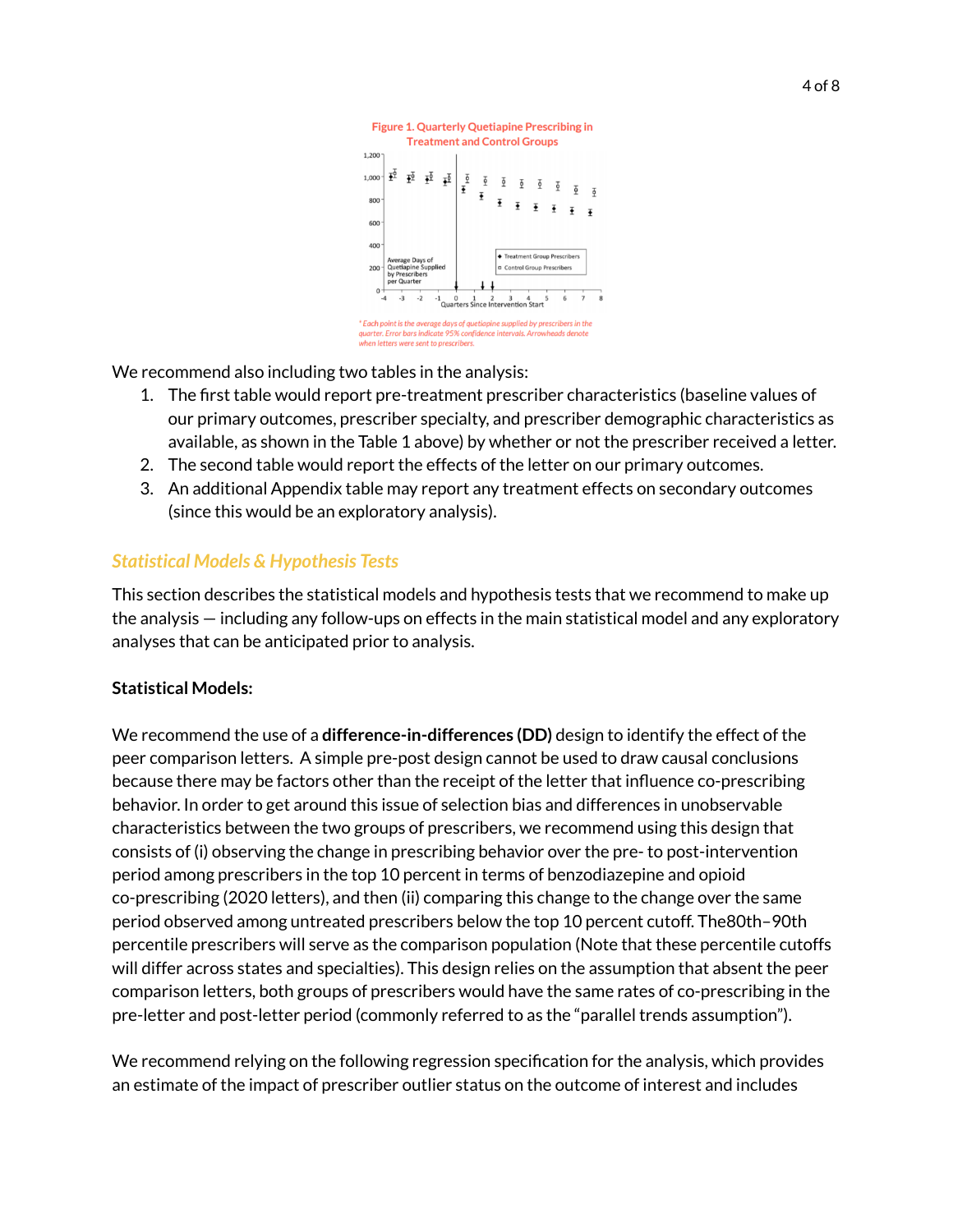covariates. The specifications would take the form below (and incorporate the use of heteroskedasticity-robust standard errors):

## **Specification 1:**

 $y_{ij} = \beta_0 + \beta_1$ month<sub>i</sub> \* Outlier<sub>i</sub> +  $\beta_2$ month<sub>i</sub> +  $\beta_3$ Outlier<sub>i</sub> +  $\lambda_i$  +  $\sigma_i$  +  $\epsilon_{ij}$ 

where i indexes providers and j indexes month and:

- $\bullet$   $\gamma_{ij}$  is the outcome of interest for provider i at month j, i.e. total MME
- $\bullet$   $\beta_1$  is the causal estimate of interest and represents how the outcome changes among outlier prescribers in that month
- $\bullet$   $\beta_2$  is a vector for each month in the dataset, where the month the letter was sent out is the referent category
- $\bullet$   $\beta_3$  is an indicator for whether the prescriber is an outlier, i.e. was above the 90th percentile in the outcome for that specialty and state combination, and 0 otherwise i.e. between 80-90th
- $\bullet$   $\lambda_i$  and  $\sigma_i$  denote an indicator for whether the prescriber is a General Care Prescriber and fixed effects for states, respectively (to control for underlying differences between providers that may affect receiving a letter)
- $\bullet$   $\epsilon_{ij}$  is the error term

As an additional robustness check, the following regression specification may also be run, which looks at the effects of the letter across the full year after the letter was sent:

## **Specification 2:**

 $y_{ij} = \beta_0 + \beta_1$ Post<sub>j</sub> \* Outlier<sub>i</sub> +  $\beta_2$ Post<sub>j</sub> +  $\beta_{3yi}$ Outlier<sub>i</sub> +  $\lambda_i$  +  $\sigma_i$  +  $\epsilon_{ij}$ 

where i indexes providers and j indexes all post-treatment periods and:

- $\bullet$  y<sub>ij</sub> is the outcome of interest for provider i in the post-treatment period j, i.e. total MME
- $\bullet$   $\beta_1$  is the causal estimate of interest and represents how the outcome changes among outlier prescribers in the post-treatment period
- $\bullet$   $\beta_2$  is an indicator equal to 1 if the data are from the period after letters were mailed, and 0 otherwise
- $\bullet$   $\beta_3$  is an indicator for whether the prescriber is an outlier, i.e. was above the 90th percentile in the outcome for that specialty and state combination, and 0 otherwise i.e. between 80-90th
- $\bullet$   $\lambda_i$  and  $\sigma_i$  denote an indicator for whether the prescriber is a General Care Prescriber and fixed effects for states, respectively (to control for underlying differences between providers that may affect receiving a letter)
- $\bullet$   $\epsilon_{ij}$  is the error term

## **Follow-Up Analyses:**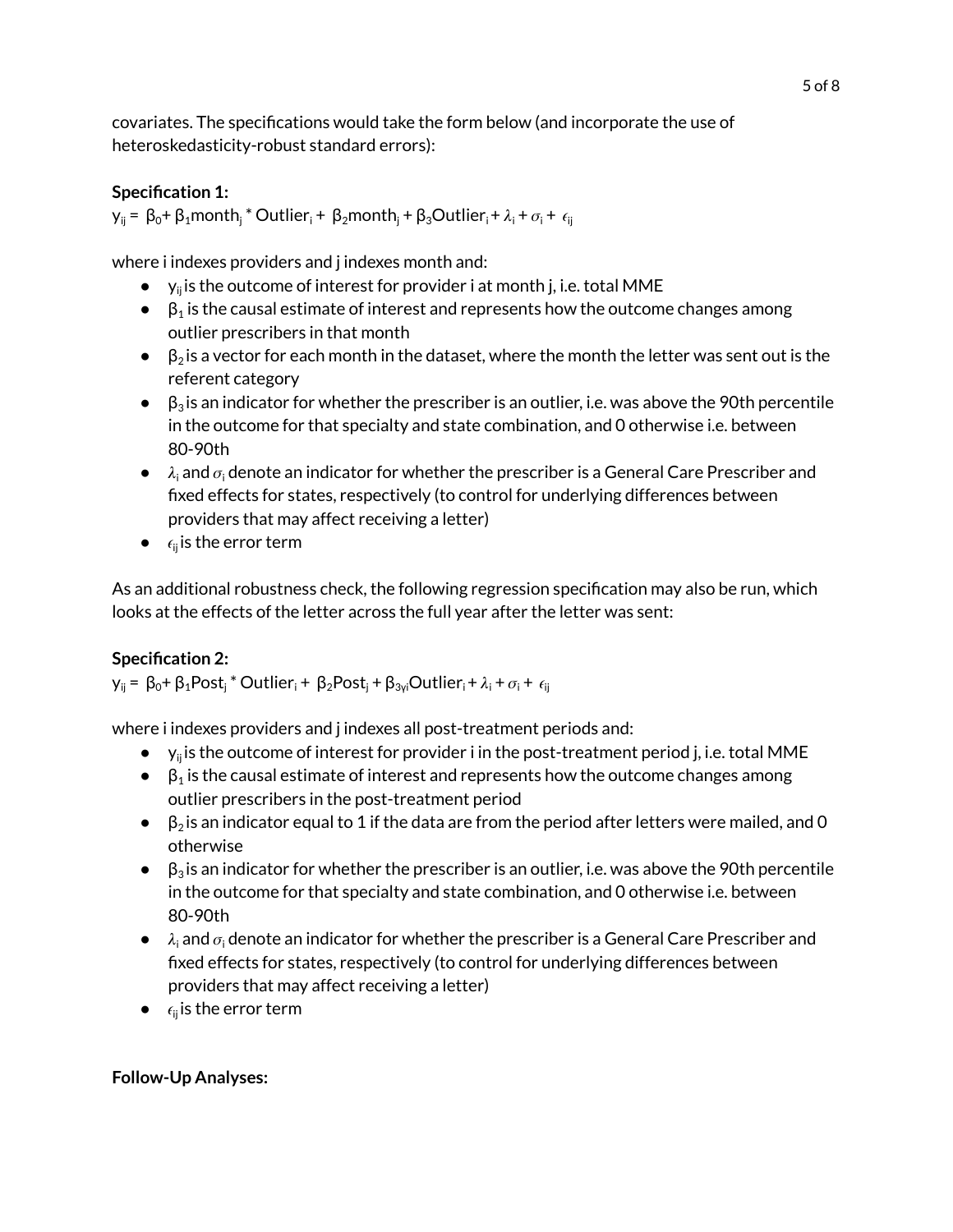There is a possibility that other factors --- variables not accounted for in the analysis --- might influence observations pre and post intervention. Such factors would reduce our confidence in the DD estimates. Therefore, some additional kinds of analyses may be warranted to check the robustness of the results. However, these analyses are quite time-intensive to run for practical reasons (the OES team standards for statistical software are not available in the CMS virtual data environments but we recommend running these analyses should they be feasible to do so for the CMS team). The Appendix section of this plan describes additional analyses that could be run if the DD results look promising and the data environment allows for more involved specifications. In particular, if there is a directionally negative effect on our main outcome of interest with p < 0.15, then the analyses outlined in the Appendix may be valuable to explore.

Additional analyses could also include exploratory outcomes for the 2020 letters: (i) percent of beneficiaries co-prescribed opioids and benzodiazepines, (ii) Diazepam Milligram Equivalents (DME) among co-prescriptions, (iii) opioid and/or benzodiazepine days supplied, and (iv) number of opioid and/or benzodiazepine prescription fills.

#### **Inference Criteria, Including Any Adjustments for Multiple Comparisons:**

We recommend the use of a p-value of 0.05 to determine statistical significance (with asterisks according to  $+p < .10, *p < .05$ , and  $**p < .01$ ). All tests should be two-tailed.

#### **Limitations:**

Given the relatively small sample size, we expect some limitations in terms of statistical power and thus the analysis may be less equipped to detect smaller effect sizes with precision. As such, we recommend thinking carefully about the implications of confidence intervals generated by results and how this information might inform subsequent, larger-scale trials.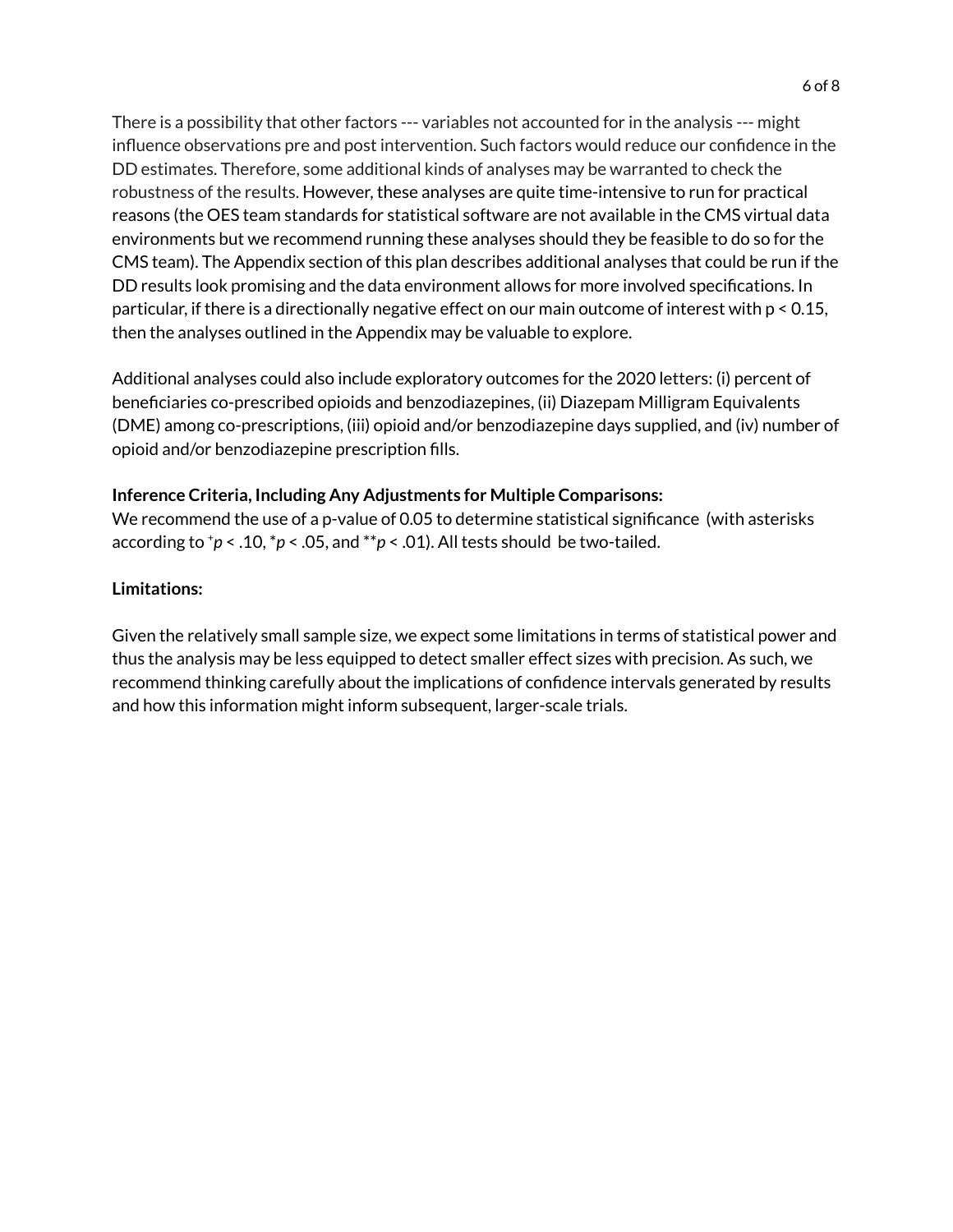## **Appendix**

## *Data*

The variable names are denoted per their column and table names below. The tables can be found in the IDR, either in the table CLM\_LINE in the AAL dataset, or via the ADM platform where CPI has uploaded external tables:

- Quantity of (co-prescribed) opioids dispensed
	- column: CLM\_LINE\_NDC\_QTY
	- table: CLM\_LINE
	- Note that this may be computed separately for each week-long period for opioids and benzodiazepines, respectively, for the 2020-22 letters
- Days supply (or prescription length)
	- column: CLM\_LINE\_DAYS\_SUPLY\_QTY
	- table: CLM\_LINE
- Prescription date (allowing us to identify co-prescribed opioids and benzodiazepines and explore whether the effects of letters decay over time i.e. measure persistence effects)
	- column: CLM\_LINE\_FROM\_DT
	- table: CLM\_LINE
- Number of prescription fills
	- column: CLM\_LINE\_RX\_FILL\_NUM
	- table: CLM\_LINE
- Conversion factors for calculating MME
	- column: CDC\_OPIOID\_NDC\_MME, CDC\_MME\_STNGTH\_PER\_UNIT,
	- table: CDC\_MME\_CF

Other variables may be drawn from the PDE data as well and will include:

- Prescriber specialty and state
	- column: State, Specialty, 80th and 90th percentile prescribing cutoffs, indicator for whether a prescriber was above the 90th percentile cutoff or between the 80th and 90th percentile cutoffs based on baseline data

We recommend calculating the MME (equivalent to the average daily morphine equivalent dose or MED below) based on the following calculations per the Department of Health & Human Services Office of Inspector General "Toolkit: Using Data Analysis To Calculate Opioid Levels and Identify Patients At Risk of Misuse or Overdose," available [here](https://oig.hhs.gov/oei/reports/oei-02-17-00560.pdf). The relevant calculations for the variables are copied below.

$$
MED = \frac{(Strongth per unit) \times (Quantity dispensed) \times (MME conversion factor)}{(Days supply)}
$$

Average daily  $MED = \frac{Total MED of all presentations in the timeframe}{Total number of days in the time frame}$ Total number of days in the timeframe